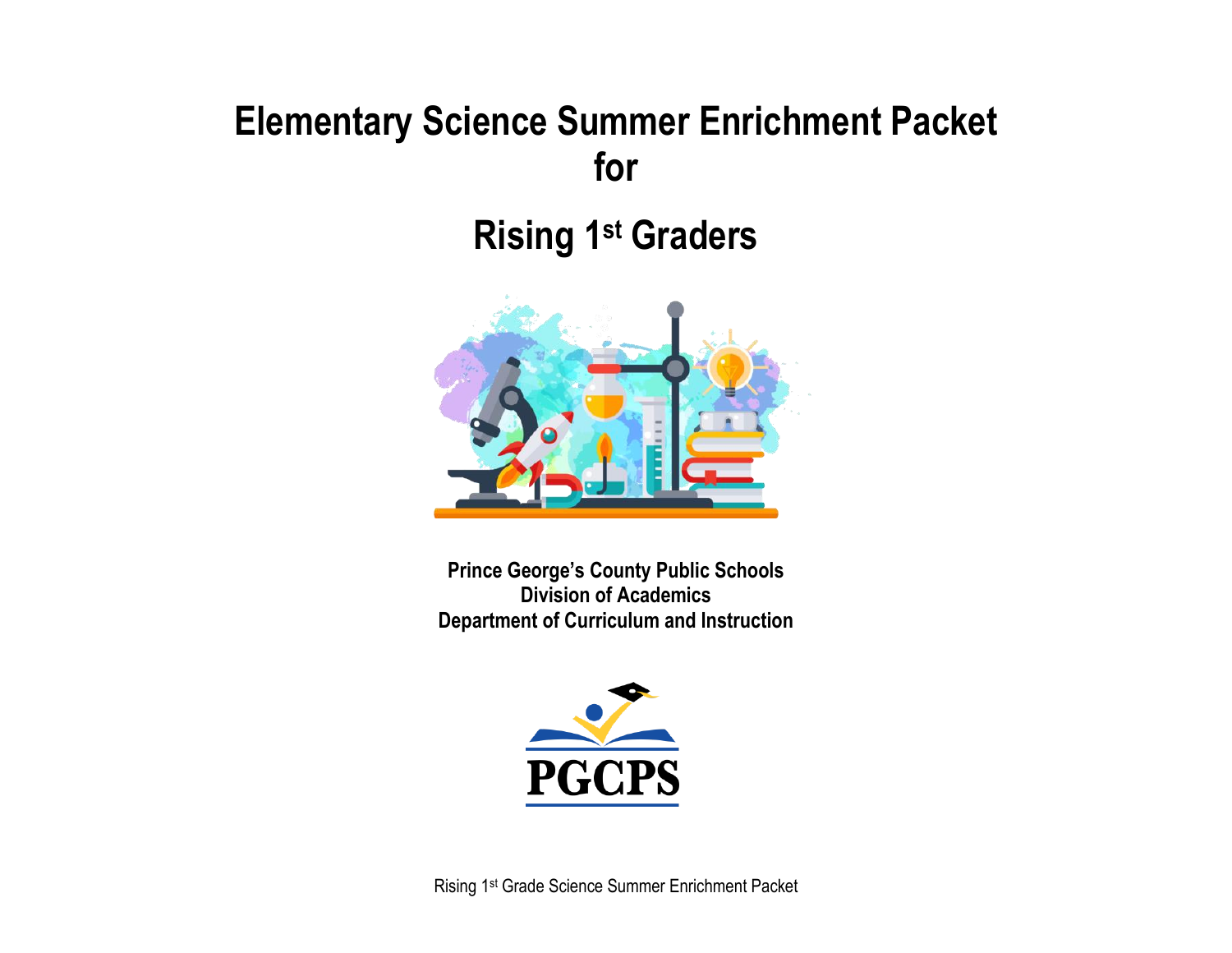# **BOARD OF EDUCATION OF PRINCE GEORGE'S COUNTY, MARYLAND**

**Alvin Thornton**, Ph.D., *Chair* **Edward Burroughs III,** *Vice-Chair, District 8* **David Murray**, *District 1* **Joshua M. Thomas**, *District 2* **Pamela Boozer-Strother**, *District 3* **Bryan Swann**, *District 4* **Raaheela Ahmed,** *District 5* **Belinda Queen,** *District 6* **K. Alexander Wallace**, *District 7* **Sonya Williams**, *District 9* **Curtis Valentine, M.P.P.**, *Board Member* **Paul Monteiro***, Board Member* **Sandra D. Shephard***, Board Member* **Joshua Omolola**, *Student Board Member*

**Monica E. Goldson, Ed.D.**, *Secretary/Treasurer and Chief Executive Officer*

**Kara Libby, Ed.D.** *Chief Academic Officer*

**Judith J. White, Ed.D.** *Director, Curriculum and Instruction*

**Godfrey Rangasammy, Ed.D.** *Instructional Supervisor, Science K-12*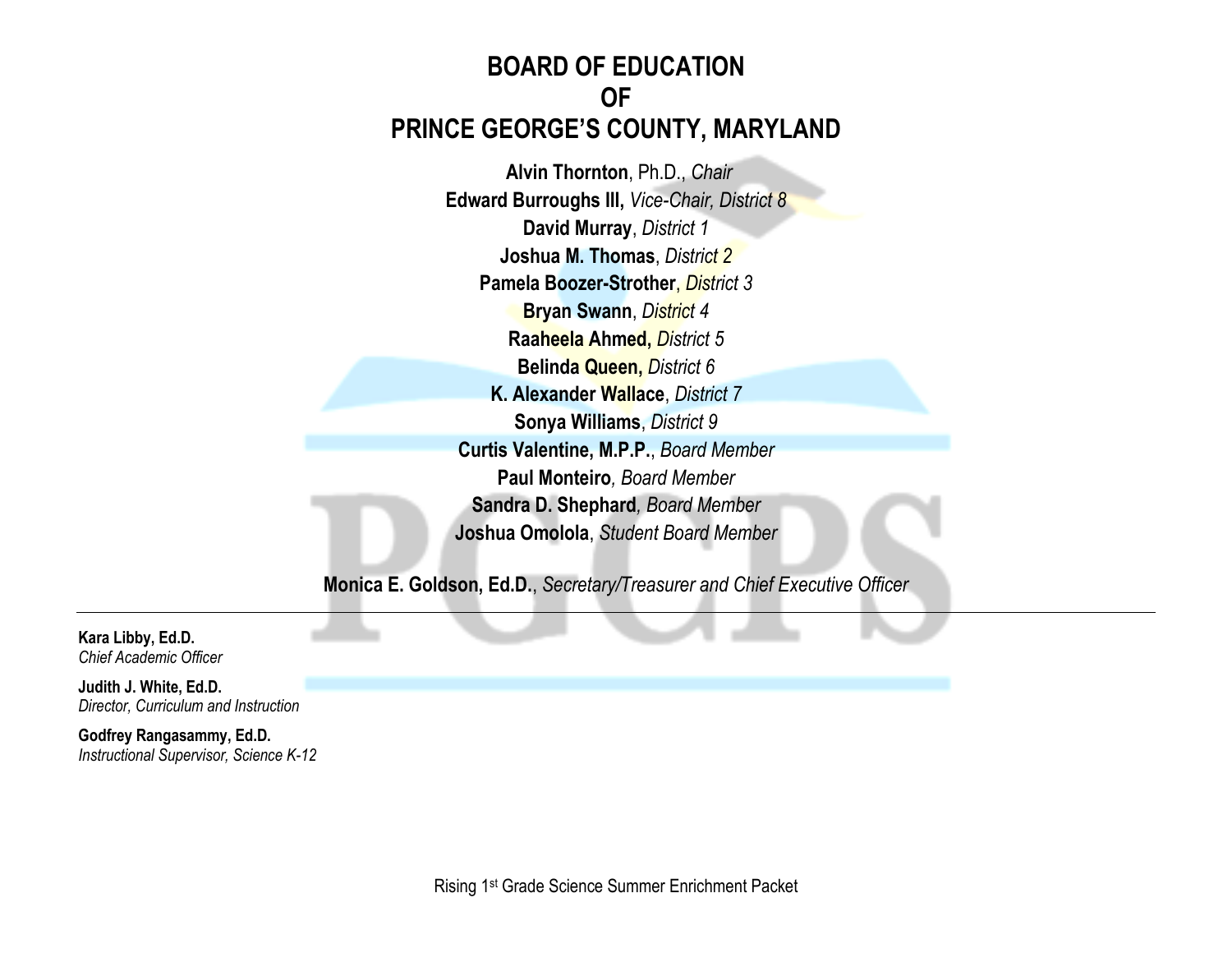# **Note to the Students and Parents/Guardians Expectations for Rising 1st Grade Students**

Students will:

- Raise questions about the world around them and be willing to seek answers to some of them by making careful observations and trying things out.
- Observe and describe changes over time in the properties, location, and motion of celestial objects.
- Explain that there must be a cause for changes in the motion of an object.
- Identify and describe ways in which heat can be produced.
- Provide evidence from investigations to identify processes that can be used to change physical properties of materials.
- Compare the observable properties of a variety of objects and the materials they are made of using evidence from investigations.

Students will need a science journal to record their responses. The science journal will be used to record exploration ideas, data, labeled graphs, newspaper clippings, and persuasive/writings and stories.

Suggested Science Journal: Wide-Ruled Composition Book

Enjoy your summer break and be safe.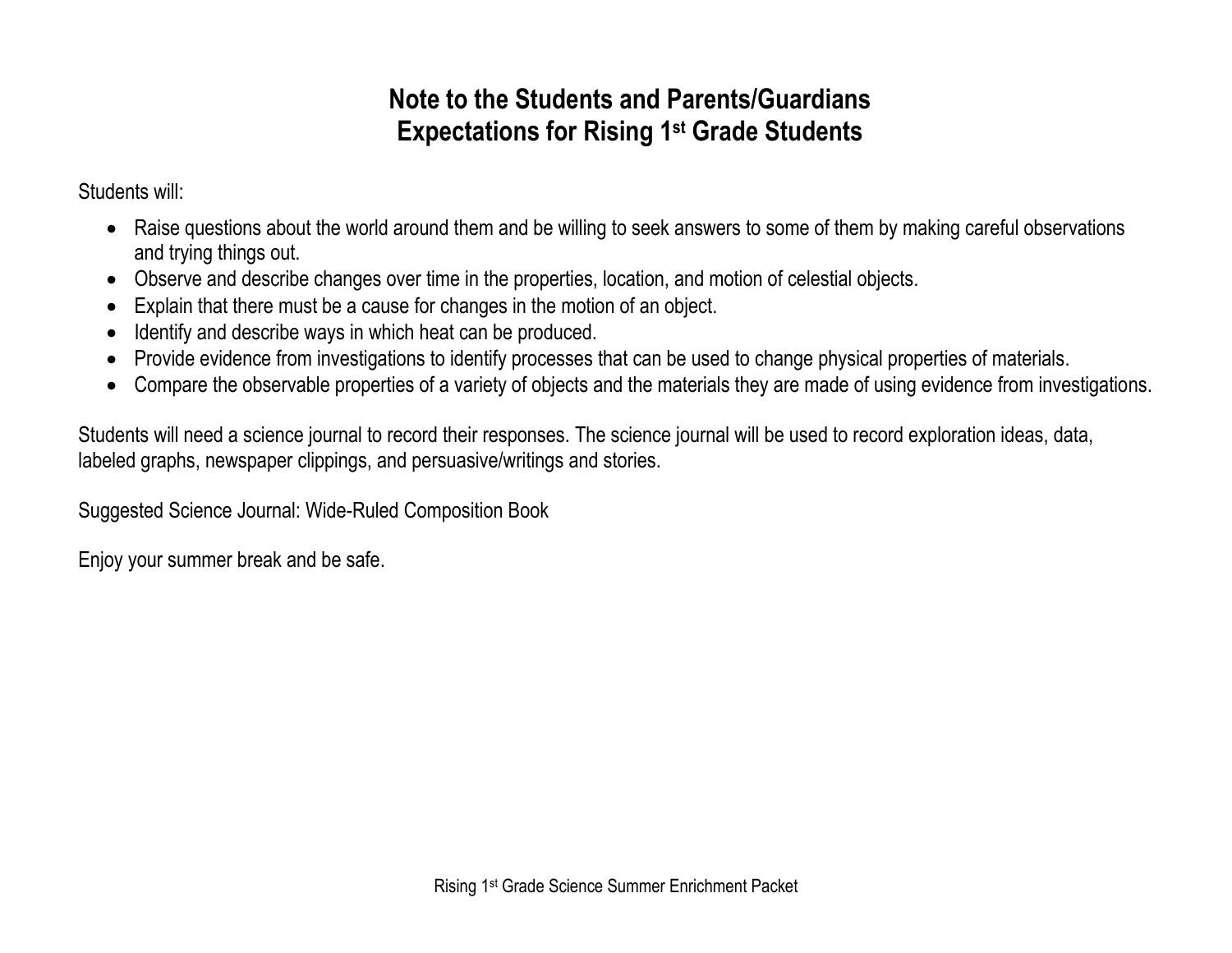



**Physical Science: This month you will focus on the different states of matter.**

## **Week 1 Activities**

- Click the title below and watch a video about matter:
	- o [What is matter?](https://www.youtube.com/watch?v=7mGxgvFa-5Q)
- In your journal and with the help of an adult, find 3 pictures for each that show:
	- o Solids
	- $\circ$  Liquids
	- o Gases

After you cut out your pictures, glue the pictures in your journal.

- Complete the "matter" activity from the link below.
	- o <http://www.turtlediary.com/game/what-is-the-matter.html>
- Changes in Matter Science Rap
	- o <http://www.learninggamesforkids.com/featured-games/changes-at-the-beach-3.html>
- For a sweet summer treat, click on the title below and complete the activity titled "Solid to Liquid to Solid."
	- o [Sweet Summer Treat](https://docs.google.com/document/d/1vj2FAal6-fWzQWUQnYTfwHOCw3RW1Y02_91ahahffyw/edit?usp=sharing)
- Work with a parent/guardian to complete this activity. You will need a large container. Rub your hands together and feel the heat of your palms. Get an ice cube to hold in your hands and hold your hands over the container. Hold until all the ice cubes have melted from the heat of your hands.
	- $\circ$  In your journal, write or draw what you saw happen to the ice.
	- o Answer the following question: Why did the ice cubes melt?
	- o Make a prediction about what would have happened to the ice if you did not rub your hands together.
- Complete the activity by visiting the link below: [http://www.abcya.com/states\\_of\\_matter.htm](http://www.abcya.com/states_of_matter.htm)

# **Suggested Virtual Field Trips/Tours:**

- [Boston Children's Museum](https://www.bostonchildrensmuseum.org/museum-virtual-tour) (Location: Boston, Massachusetts)
- [U.S. Census Bureau](https://www.census.gov/library/video/2020/mission-census-virtual-field-trip-to-the-census-bureau.html) (Location: Suitland, Maryland)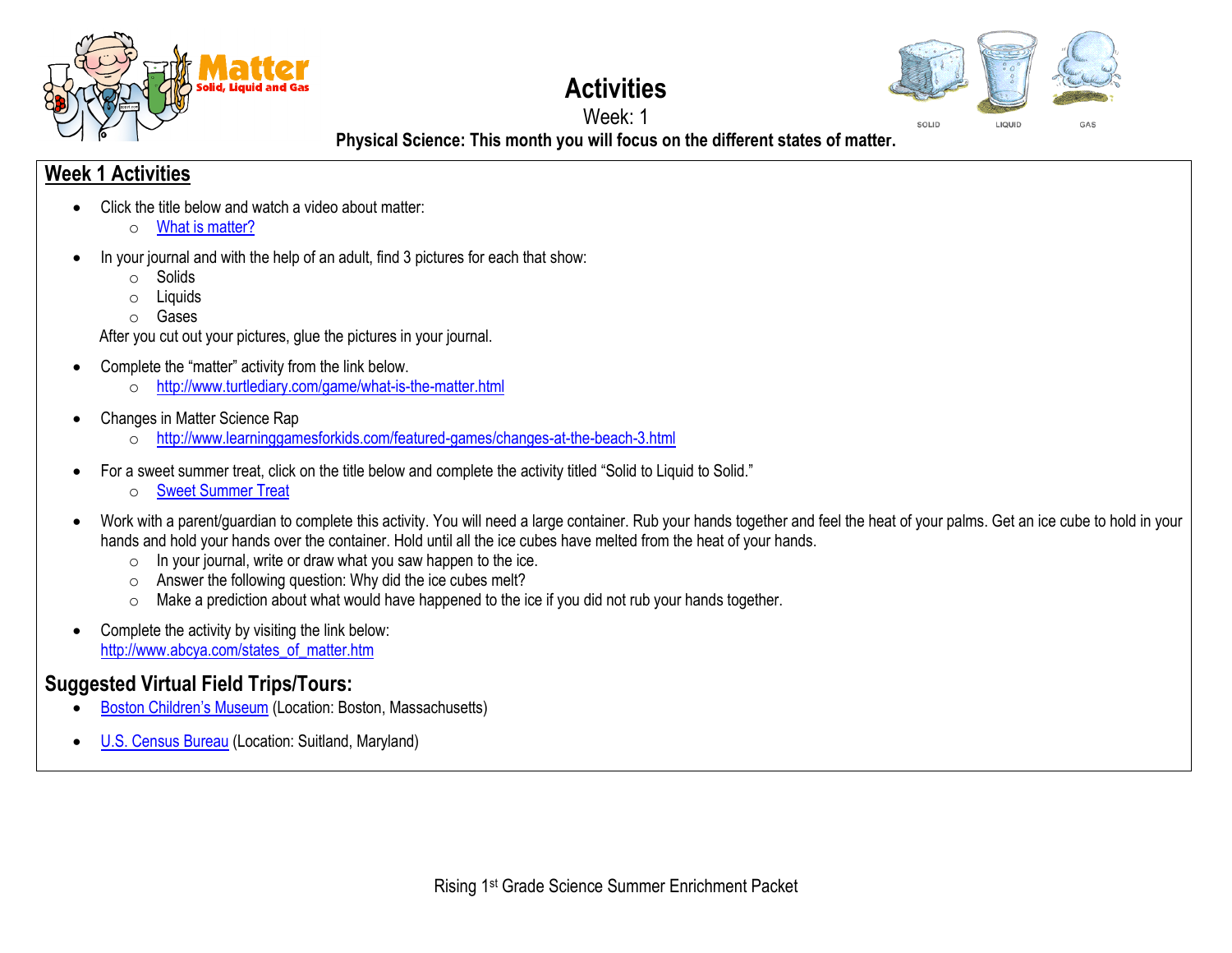

# **Activities**



Weeks: 2-5

**Physical Science and Life Science: This month you will focus on sound, light, and plants.**

# **Week 2 Activities**

- Light and sound are forms of energy. Energy is the ability to do work. Use the following link to learn about the forms of energy:
	- o <https://www.science4us.com/elementary-physical-science/energy/>
- In your journal, draw 3 pictures that show different forms of energy.
- Help Clifford find the words that begin with the same sound as the picture name:
	- o <http://teacher.scholastic.com/clifford1/flash/phonics/>
- With the help of an adult (parent or guardian), hit pots and pans gently with a spoon. As you hit each one, listen to the sound. In your journal, draw and label which objects have a high-pitch sound and then draw and label the objects that have a low-pitch sound.

## **Weeks 3 Activities**

- Watch the video about sound.
	- o <http://studyjams.scholastic.com/studyjams/jams/science/energy-light-sound/sound.htm>
- Watch the video about light:
	- o [http://studyjams.scholastic.com/studyjams/jams/science/energy-light-sound/light.htm.](http://studyjams.scholastic.com/studyjams/jams/science/energy-light-sound/light.htm)
- If the weather permits and with the help of an adult (parent or guardian), go outside (do not go outside without an adult), stand in a sunny area and look at your shadow at the times below. Stand in the same spot each time that you go outside to make your observation. Also, be sure to include a picture of yourself and where you are standing and the location of the sun.
	- $\circ$  9:00 am (Draw where you saw your shadow in your journal.)
	- o 2:00 pm (Draw where you saw your shadow in your journal.)
	- o 6:00 pm (Draw where you saw your shadow in your journal.)
- Plants are important to our lives.
	- o Watch the videos about plants[: http://studyjams.scholastic.com/studyjams/jams/science/plants/plant-with-seeds.htm](http://studyjams.scholastic.com/studyjams/jams/science/plants/plant-with-seeds.htm)
	- o In your journal, draw a plant. Label and explain how each part of the plant works.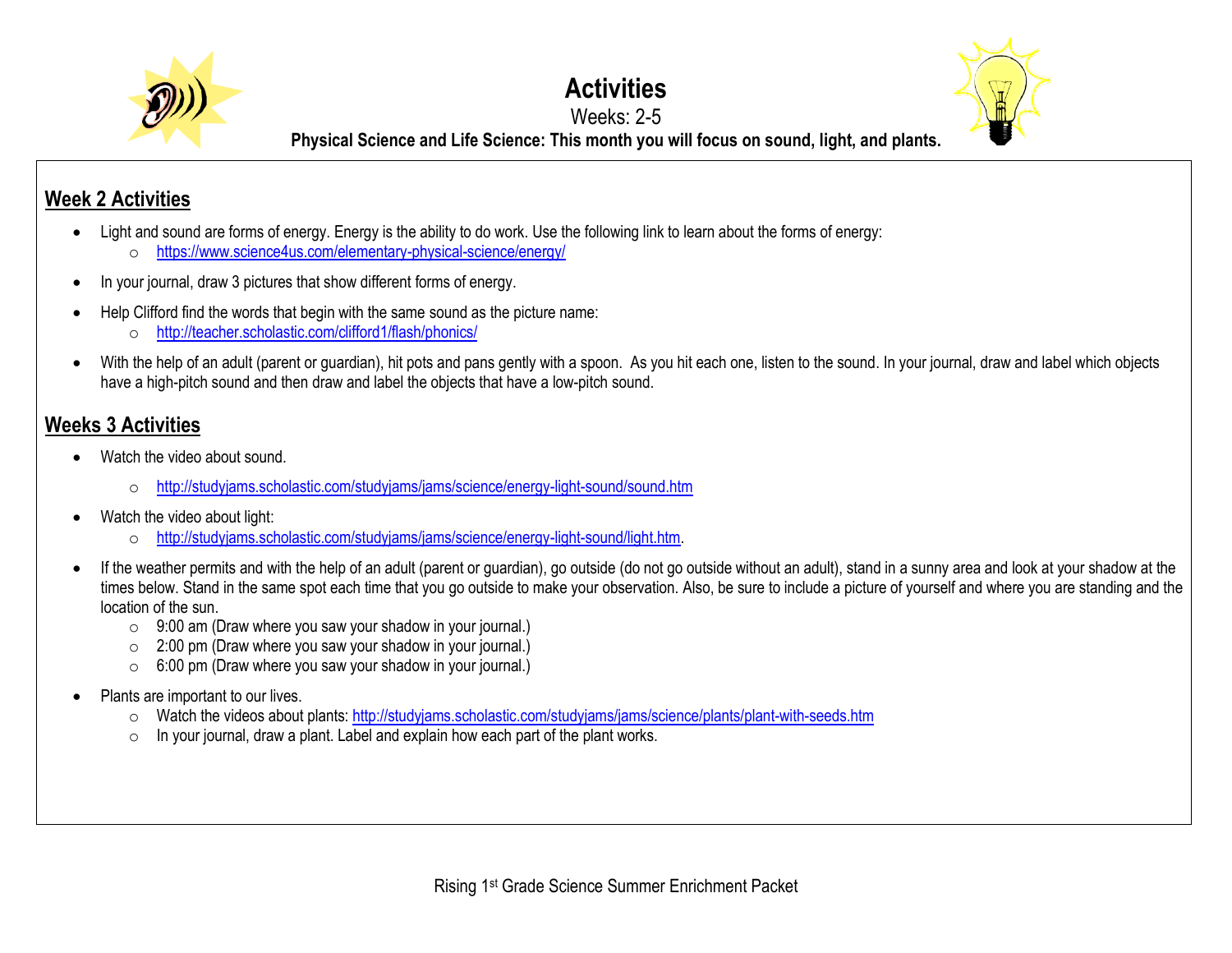#### **Weeks 4 and 5 Activities**

#### • **Planting Seeds**

- $\circ$  You will need an adult (parent/guardian)
- o With the help of an adult (parent/guardian), you can get seeds from an apple, orange, sunflower, lemon, tangerines, dry kidney or lima beans (the kidney or lime beans must first be soaked overnight) or store-bought seed packets (only if you are able, buying store-bought seeds is not mandatory)
- $\circ$  12-ounce clear plastic cups (with a hole poked in the bottom for water drainage)
- o plastic plate to rest the cups on
- $\circ$  potting soil or dirt from outside your home
- $\circ$  water with a spray bottle or cup

#### • **Directions**

- $\circ$  Fill a plastic cup most of the way with potting soil and plant 4-7 beans.
- $\circ$  Cover the seeds gently with soil.
- $\circ$  Lightly water the soil, using the water spray bottle.
- o In your journal, draw how your cup looks after you added the soil and seeds.
- $\circ$  Fill a plastic cup most of the way with potting soil and plant 4-7 beans.
- $\circ$  Cover the seeds gently with soil.
- $\circ$  Lightly water the soil, using the water spray bottle.
- o In your journal, draw how your cup looks after you added the soil and seeds.
- o Observe the seeds you planted in the plastic cup. Draw in your journal what you see. This a good time to lightly water your seeds in the soil. Watch your seeds until the end of July. Water your seeds/plants based on how your soil looks. If your soil is dry, add water.
- Watch the video learn about photosynthesis: [Photosynthesis](http://studyjams.scholastic.com/studyjams/jams/science/plants/photosynthesis.htm)

### **Suggested Virtual Field Trips/Tours:**

- [United States Botanic Garden](https://www.usbg.gov/take-virtual-tour) (Located: Washington, DC)
- [National Museum of Natural](https://naturalhistory.si.edu/search/virtual%2Btour) History (Located: Washington, DC)
- [Koshland Science Museum](https://www.koshland-science-museum.org/) (Located: Washington, DC)